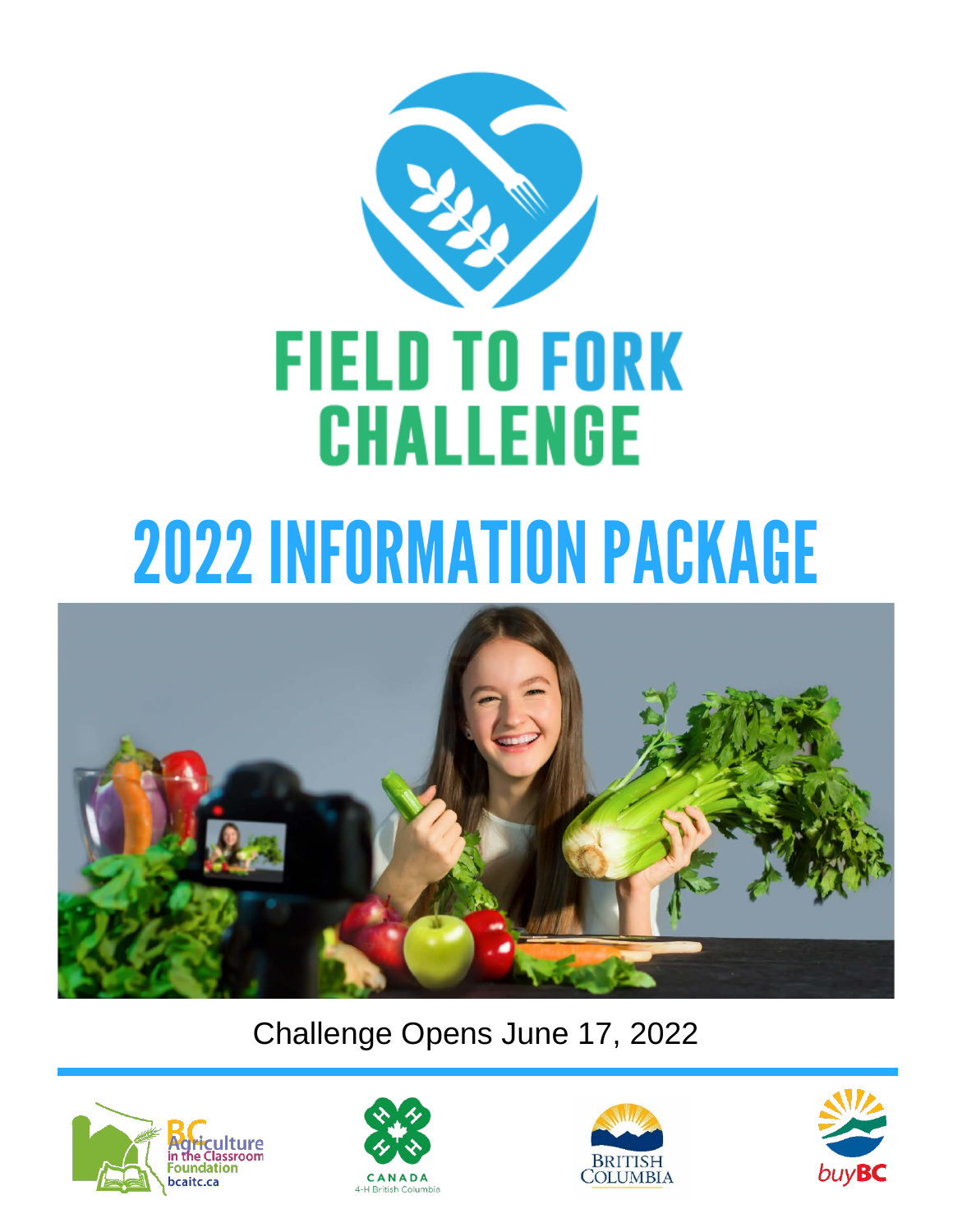

**The 2022 Field to Fork Challenge is on! BC youth are invited to submit recipes featuring BC grown ingredients and cooking demo videos for a chance to win cash prizes totalling \$6,400. Plus, learn about agriculture and the value of cooking with locally grown foods!**

The 3<sup>rd</sup> annual Field to Fork Challenge builds on the successes of Challenges held in 2020 and 2021. Visit [www.bcaitc.ca](http://www.bcaitc.ca/) or [www.4hbc.ca](http://www.4hbc.ca/) to see a recap of the previous Field to Fork Challenges.

Please carefully review this Information Package and the [online entry form](https://form.simplesurvey.com/f/s.aspx?s=917d3ad6-3326-4732-a67a-54c1ae4484ec) for details on the 2022 Field to Fork Challenge. Good luck!

## **Eligibility**

Participants in the 4-H BC categories must be registered 4-H BC members for the 2022 4-H year. Participants in the student categories must reside in British Columbia. **The challenge opens June 17, 2022 for all categories.**

Submissions will be judged under the following categories:

- 4-H BC Junior Members (born 2009-2012) entry deadline **September 30, 2022**
- 4-H BC Senior Members (born 2002-2008) entry deadline **September 30, 2022**
- BC Junior-Level Students (grades 4-7) entry deadline **November 9, 2022**
- BC Senior-Level Students (grades 8-12) entry deadline **November 9, 2022**

**IMPORTANT**: Only one submission per person. Participants must be clear on which category they wish to be judged. Late or incomplete entries will not be accepted.

## \$6,400 in Cash Prizes

There are 40 cash prizes totalling \$6,400! 10 prizes are available in each of the above-noted categories:

| 1 <sup>st</sup> Place                     | \$400      |
|-------------------------------------------|------------|
| 2 <sup>nd</sup> Place                     | \$300      |
| 3 <sup>rd</sup> Place                     | \$200      |
| 4 <sup>th</sup> to 10 <sup>th</sup> Place | \$100 each |



All top-placing participants will ALSO win an invitation to a full-day virtual conference on January 14, 2023. **The Field to Fork Challenge Virtual Conference** will give winners an opportunity to participate in virtual BC farm tours,meet BC farmers, cook with BCAITC Chef Trevor Randle, and more! PLUS, top-placing participants will have their recipes published in the **2022 Field to Fork Challenge Recipe Book**!

## Questions?

Do you have questions about the Field to Fork Challenge? Contact: Meghan McCrea | Communications Coordinator | BC Agriculture in the Classroom Foundation | [meghan@aitc.ca](mailto:meghan@aitc.ca) | 1.866.517.6225 | www.bcaitc.ca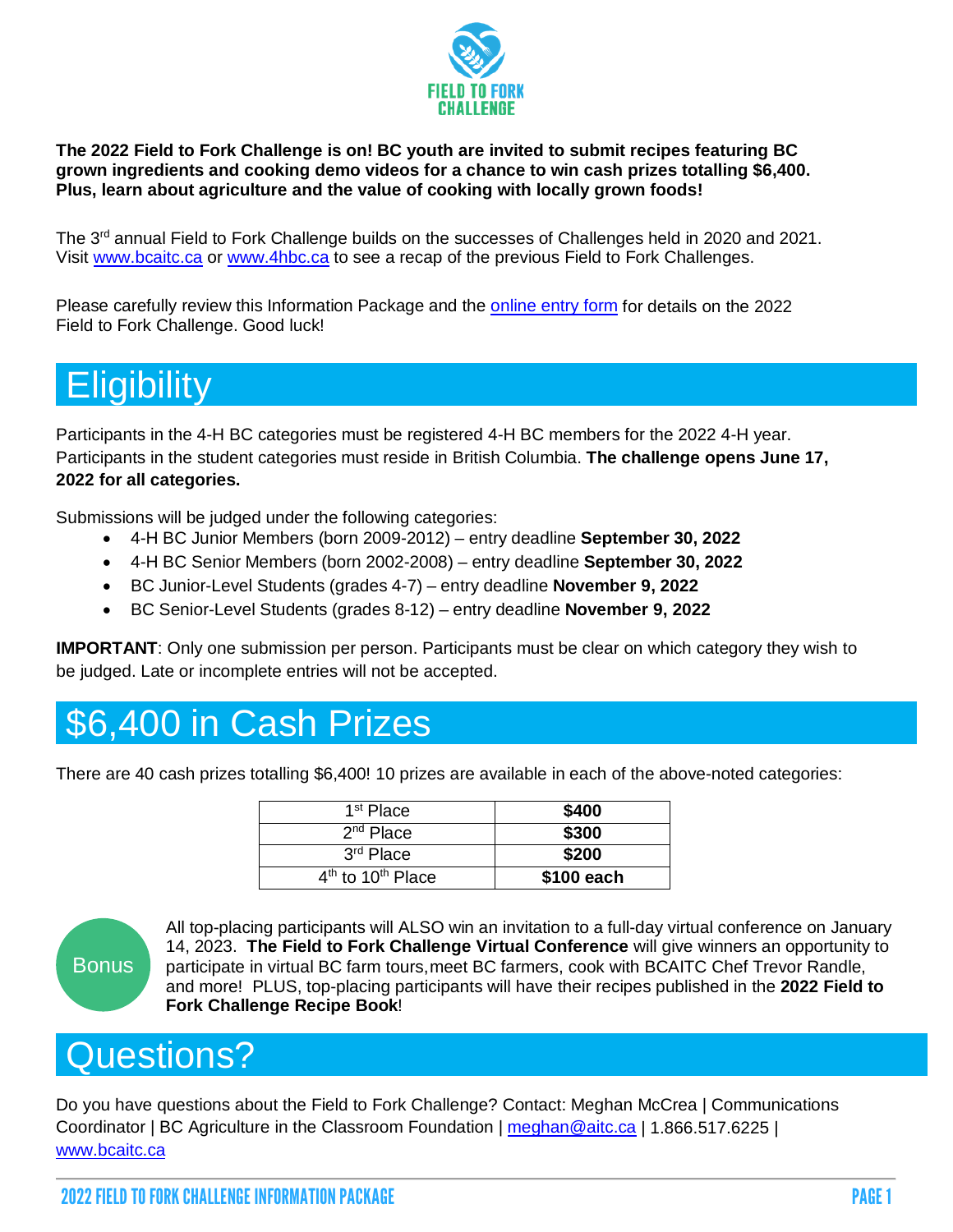

### Entry Steps



#### **\*All submission components must be the independent, created, or adapted work of the participant.**

Entrants will be contacted by BCAITC and/or 4-H BC within a few weeks of submission. Winners will be notified by December 2022.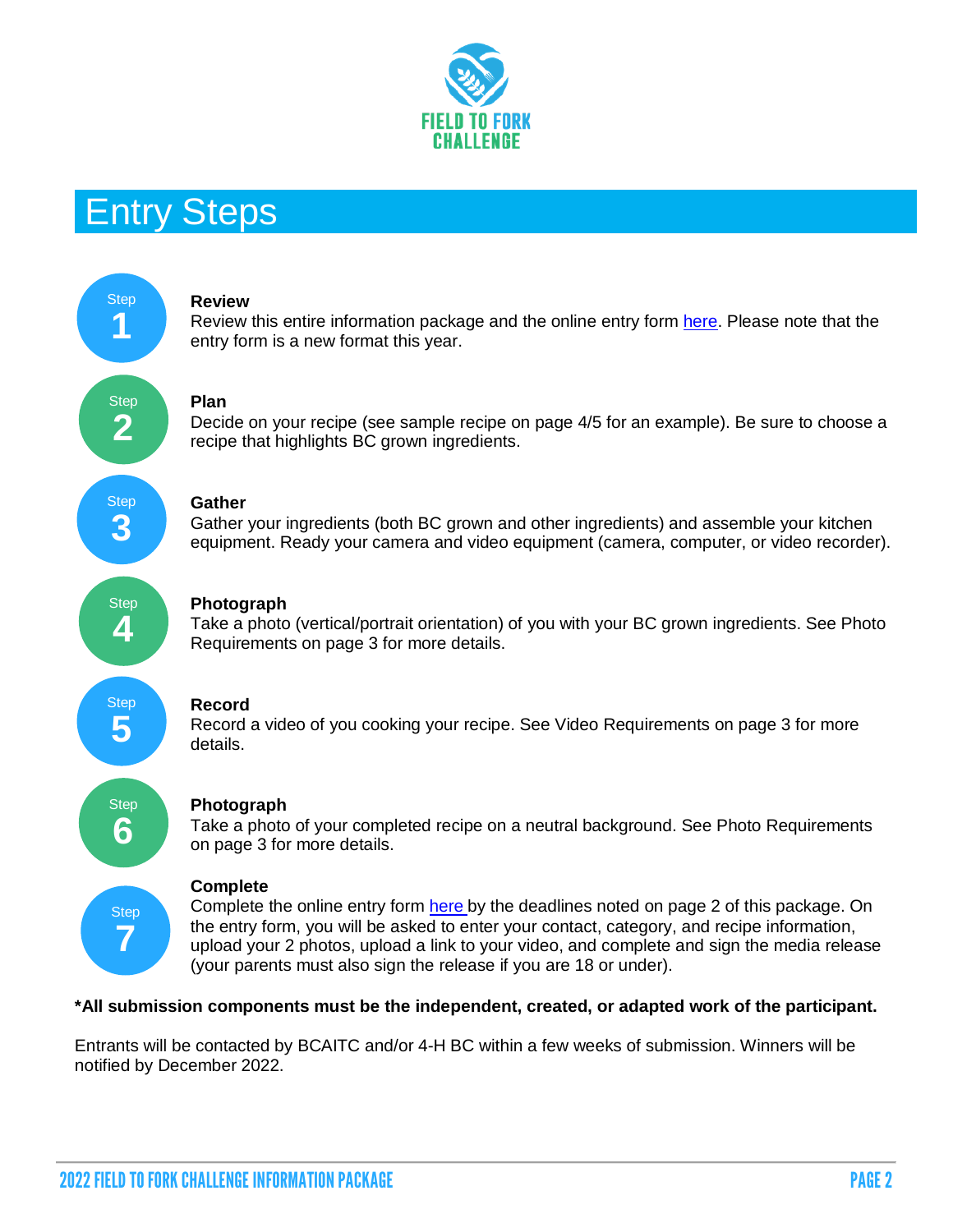

## Photo Requirements

#### **Entrants will need to submit 1 photo of yourself with your BC ingredients (vertical/portrait orientation) and 1 photo of your completed recipe on a neutral background**

**(horizontal/landscape orientation).** Each photo should meet the following criteria:

- JPEG or PNG format.
- Be in colour without filters or effects.
- Good quality and resolution. Minimum 300 dpi (dots per inch) recommended you can find the DPI by looking at the photo properties or using a photo quality checker online.





Example Photo: Entrant with BC Grown Ingredients Example Photo: Completed Recipe on Neutral Background<br>(Horizontal/Landscape Orientation) (Horizontal/Landscape Orientation)

## Video Requirements

**Entrants will need to submit 1 video of a demo of the recipe.** The video should meet the following criteria:

- Videos must be in English
- Clipping and video editing is allowed
- Introduce yourself at the beginning of the video, providing your **first name** and either the **name of your 4-H Club** OR **school.**
- Videos must be **5 to 10 minutes** for those born 2009-2012 and **10 to 15 minutes** for those born 2002- 2008.
- Maximum file size of 2GB. TIP: You can compress your video for free online to shorten the upload time (e.g. using [https://www.youcompress.com\)](https://www.youcompress.com/).
- Accepted file formats: .mov, .AVI, h.264, .mpa, .mp4 or .m4v.
- Google Drive, OneDrive, Dropbox, or WeTransfer video link to be included in online entry form.

Check out a sample video here: <https://www.youtube.com/watch?v=7N3FKTZw9AY&feature=youtu.be>

**TIPS FOR TAKING GOOD PHOTOS AND VIDEOS ·** Be mindful of the lighting (natural light is best – avoid angles producing shadows) · Ensure the picture or video is clear and in focus (keep the camera still – try using a tri-pod and set a camera timer) · Use a neutral background (arrange your food and keep surrounding areas neat – remove all distractions) · Balance contrasting colours (ensure focal point – avoid overuse of similar colours) · Pick the right tool (aim to use a higher quality camera or phone – do not screenshot other photos) · Keep it simple!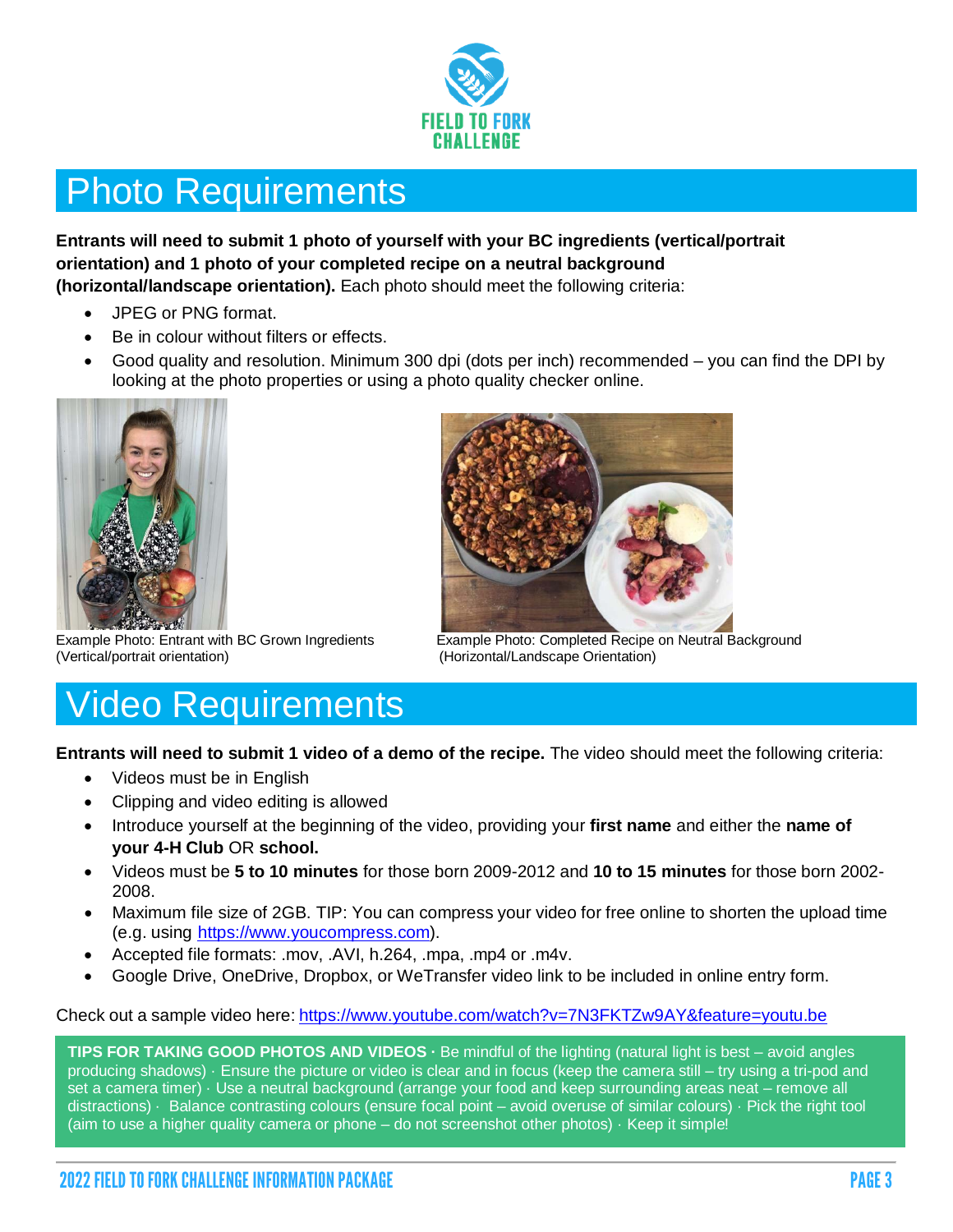

# Example Recipe Submission

| * Participant Name         | Cassie Sauer                                                                   |                     |                                                                                                                            |  |
|----------------------------|--------------------------------------------------------------------------------|---------------------|----------------------------------------------------------------------------------------------------------------------------|--|
| $*$ Recipe Title           |                                                                                |                     |                                                                                                                            |  |
| BC Berry and Apple Crumble |                                                                                |                     |                                                                                                                            |  |
|                            | *Recipe Source (include link if applicable)                                    |                     |                                                                                                                            |  |
|                            | Online Source: https://buybc.gov.bc.ca/2020/01/23/bc-berry-and-apple- crumble/ |                     |                                                                                                                            |  |
| * Time to Prepare          | * Time to Cook                                                                 |                     | * Total Time                                                                                                               |  |
| 20 minutes                 | 65 minutes                                                                     |                     | 1 hour 25 minutes                                                                                                          |  |
|                            | *Yield/Number of Servings/Portions (2-6 portions recommended)                  |                     | Serves <sub>4</sub>                                                                                                        |  |
|                            |                                                                                |                     | List ingredients in order of use. Please use imperial measurements (e.g. cups, tablespoons, teaspoons and format as shown. |  |
|                            | * BC Grown Ingredients (identity ingradiants that were grown/produced in BC)   | * Other Ingredients |                                                                                                                            |  |

- % cup butter  $\bullet$
- % cup pear juice  $\bullet$
- $\frac{1}{4}$  cup +  $\frac{1}{4}$  cup + 2 tbsp. honey  $\bullet$
- 3 cups frozen blueberries  $\bullet$
- $\bullet$ 3 medium apples
- 1 cup flour  $\bullet$
- 1 pinch + 1 pinch of sea salt ÷
- 1 medium egg white  $\bullet$
- 1 1/2 cups hazelnuts  $\bullet$
- 2 tsp arrowroot powder  $\bullet$
- 2 cups quick oats  $\bullet$
- 1 tsp + 1 tsp ground cinnamon  $\bullet$
- 1/4 tsp nutmeg  $\bullet$
- 1/4 tsp ginger powder  $\bullet$
- 1 tbsp sugar ٠
- 1/4 tsp allspice  $\bullet$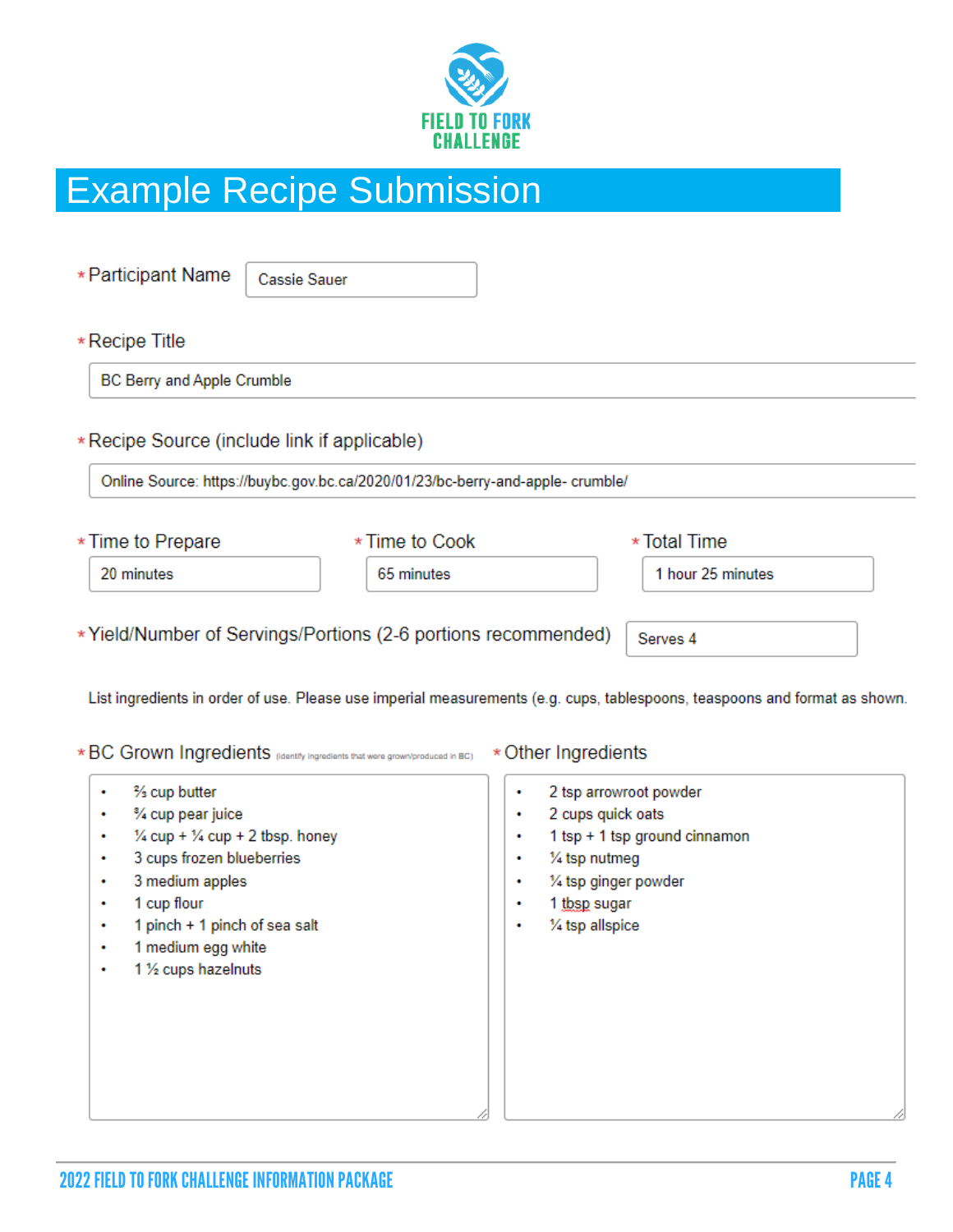

# Example Recipe Submission (Continued)

\*Instructions (include all steps required and reference all ingredients and tools used)

| In a medium bowl, whisk together 2 tsp arrowroot powder, % cup pear juice, and first % cup honey until smooth.<br>2.<br>Allow 3 cups of frozen blueberries to thaw. Peel and core 3 medium apples then cut into 1/2 inch thick slices. Fold<br>Pour into baking dish and place into preheated oven for 20 minutes while preparing crumble topping.<br>To prepare crumble topping, mix 1 cup flour, 2 cups quick oats, 1 tsp ground cinnamon, 1/4 tsp nutmeg and 1/4 tsp<br>Melt % cup butter in small saucepan over low heat and whisk in second % cup honey until smooth. Fold into dry |
|------------------------------------------------------------------------------------------------------------------------------------------------------------------------------------------------------------------------------------------------------------------------------------------------------------------------------------------------------------------------------------------------------------------------------------------------------------------------------------------------------------------------------------------------------------------------------------------|
| 3.                                                                                                                                                                                                                                                                                                                                                                                                                                                                                                                                                                                       |
| thawing blueberries into the sliced apple and juice mixture ensuring juice evenly coats all fruit.<br>4.<br>5.<br>ginger powder and a pinch of sea salt.<br>6.                                                                                                                                                                                                                                                                                                                                                                                                                           |
|                                                                                                                                                                                                                                                                                                                                                                                                                                                                                                                                                                                          |
|                                                                                                                                                                                                                                                                                                                                                                                                                                                                                                                                                                                          |
|                                                                                                                                                                                                                                                                                                                                                                                                                                                                                                                                                                                          |
|                                                                                                                                                                                                                                                                                                                                                                                                                                                                                                                                                                                          |
|                                                                                                                                                                                                                                                                                                                                                                                                                                                                                                                                                                                          |
| mixture, until it is an even, crumbly, doughy texture. Refrigerate crumble topping until fruit mixture has finished pre-baking.                                                                                                                                                                                                                                                                                                                                                                                                                                                          |
| Once fruit is pre-baked and out of the oven, spread crumble topping evenly over top of prepared fruit and return<br>7.                                                                                                                                                                                                                                                                                                                                                                                                                                                                   |
| baking dish to oven for another 20 minutes, or until fruit juices are bubbling up sides and topping is golden brown. Remove                                                                                                                                                                                                                                                                                                                                                                                                                                                              |
| from oven and let cool while making candied hazelnuts.                                                                                                                                                                                                                                                                                                                                                                                                                                                                                                                                   |
| To make the candied hazelnuts, in a small bowl, beat 1 medium egg white and 2 tbsp. honey until frothy and set<br>8.                                                                                                                                                                                                                                                                                                                                                                                                                                                                     |
| aside.                                                                                                                                                                                                                                                                                                                                                                                                                                                                                                                                                                                   |
| Next add 1 tbsp. sugar, 1 tsp. cinnamon, ¼ tsp. allspice, and a pinch of sea salt. Pour 1 ½ cups hazelnuts into the<br>9.                                                                                                                                                                                                                                                                                                                                                                                                                                                                |
| bowl and toss until evenly coated.                                                                                                                                                                                                                                                                                                                                                                                                                                                                                                                                                       |
| 10. Spread hazelnuts onto your parchment lined roasting pan so they do not touch.                                                                                                                                                                                                                                                                                                                                                                                                                                                                                                        |
| 11. Place roasting pan into preheated 350-degree F oven, and bake for 15 minutes, then remove the pan from the oven                                                                                                                                                                                                                                                                                                                                                                                                                                                                      |
| and use a metal spatula to unstick nuts from bottom of pan and toss well. Return to oven to bake for another 10-12                                                                                                                                                                                                                                                                                                                                                                                                                                                                       |
| minutes, or until toasted and golden.                                                                                                                                                                                                                                                                                                                                                                                                                                                                                                                                                    |
| 12. Remove pan from the oven and loosen the hazelnuts from the bottom of the pan with a spatula, and cool in the pan at                                                                                                                                                                                                                                                                                                                                                                                                                                                                  |
| room temperature.                                                                                                                                                                                                                                                                                                                                                                                                                                                                                                                                                                        |
| 13. Add chopped hazelnut topping to the crumble and enjoy!                                                                                                                                                                                                                                                                                                                                                                                                                                                                                                                               |
|                                                                                                                                                                                                                                                                                                                                                                                                                                                                                                                                                                                          |
|                                                                                                                                                                                                                                                                                                                                                                                                                                                                                                                                                                                          |
|                                                                                                                                                                                                                                                                                                                                                                                                                                                                                                                                                                                          |
|                                                                                                                                                                                                                                                                                                                                                                                                                                                                                                                                                                                          |
|                                                                                                                                                                                                                                                                                                                                                                                                                                                                                                                                                                                          |
|                                                                                                                                                                                                                                                                                                                                                                                                                                                                                                                                                                                          |

3021 characters left

\*I am authorized to share the details of this recipe and consent to have it included in the Field to Fork Challenge Recipe Book should I be one of the winners.

**O** Yes

⊿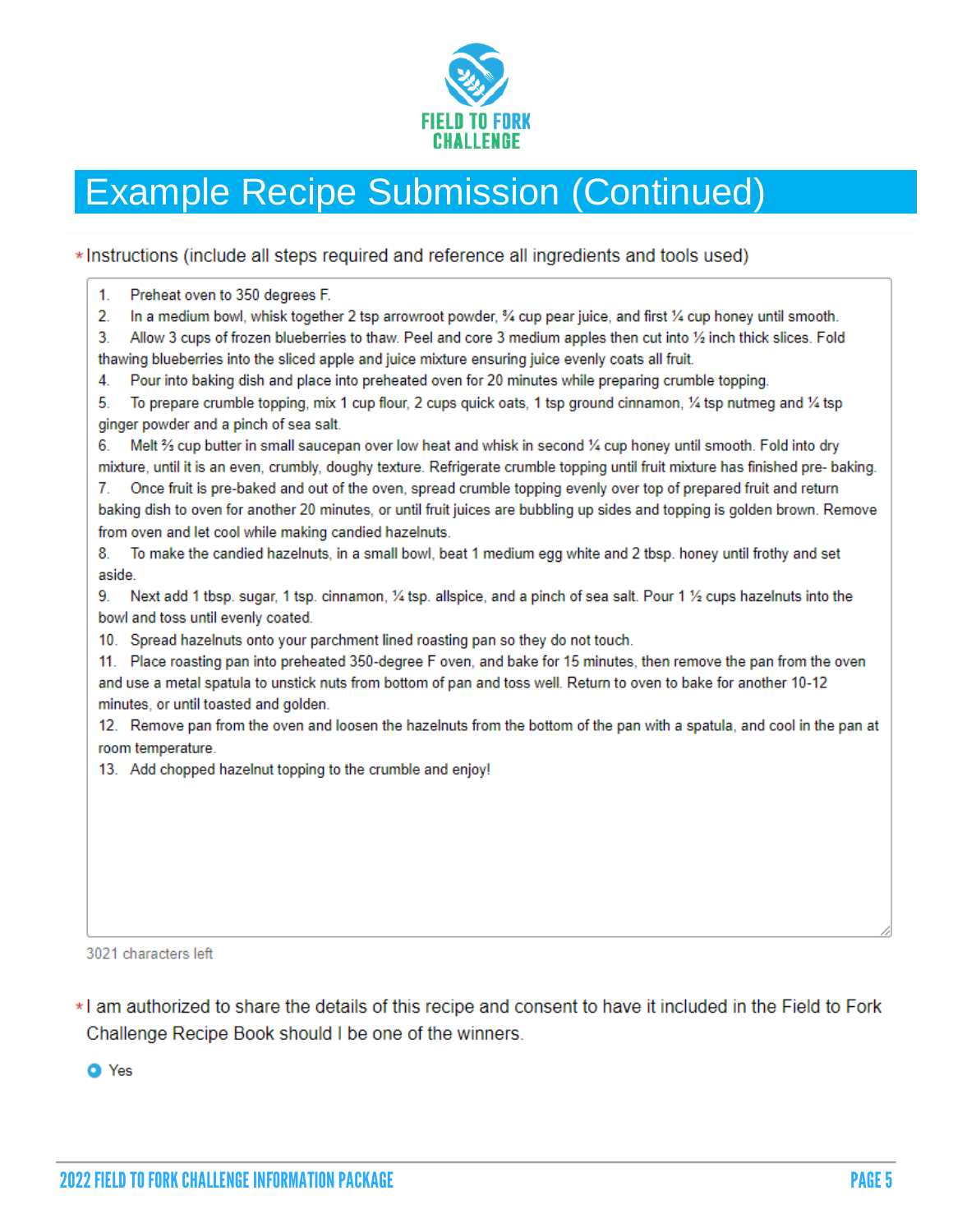

## Judging Criteria

#### Videos will be judged based on criteria outlined in the following Field to Fork Challenge Score Card. **(Score Card - Front Page)**

| Judge: | Participant: |  |
|--------|--------------|--|
|        |              |  |

Category: **Category: Recipe Name: Recipe Name: Recipe Name: Recipe Name: Recipe Name: Recipe Name: Recipe Name: Recipe Name: Recipe Name: Recipe Name: Recipe Name: Recipe Name: Recipe Name: Reci** 

**Video** 

**Time Penalty:**

**Length:**

*NOTE: 5 points are deducted for every minute part thereof under time, or overtime. 4-H Junior Members and Grade 4-7 students are to submit a 5-10 minute video. 4-H Senior Members and Grade 8-12 students are to submit a 10-15 minute video.*

| participants                                              | The following table will be filled out by judges, but will not be shared with                                                                                                                                                                                                                                                                                                                                                                                                                                                                                                                                                                                                                                                                                                                                                         | Award 0-<br>10 points<br>per<br>category |
|-----------------------------------------------------------|---------------------------------------------------------------------------------------------------------------------------------------------------------------------------------------------------------------------------------------------------------------------------------------------------------------------------------------------------------------------------------------------------------------------------------------------------------------------------------------------------------------------------------------------------------------------------------------------------------------------------------------------------------------------------------------------------------------------------------------------------------------------------------------------------------------------------------------|------------------------------------------|
| <b>Presentation</b>                                       | WELL ORGANIZED AND LOGICALLY PRESENTED<br>Did the presentation have an introduction, body, and conclusion?<br>EQUIPMENT AND VISUAL AIDS USED EFFECTIVELY<br>Are the ingredients and equipment labelled and easy to see? Is<br>the work area neat, tidy, and organized?<br>POISED, FRIENDLY AND ENTHUSIASTIC<br>Does the presenter show confidence, interest, engagement with<br>qudienceetc.?<br>VOICE: PITCH, CLARITY, PROJECTION<br>Is the presenter easy to hear and listen to?<br><b>PRESENCE</b><br>Does the presenter hold the audience's attention through use of<br>effective communication skills?                                                                                                                                                                                                                           |                                          |
| <b>BC Recipe</b><br>and<br>Ingredient<br><b>Selection</b> | <b>RECIPE CHOICE</b><br>Did the presenter choose a recipe that was of appropriate<br>difficulty? Was the audience able to see and understand each<br>step?<br><b>USE OF BC INGREDIENTS</b><br>Were BC grown or processed ingredients the stars of this recipe?<br><b>EVIDENCE OF THOROUGH STUDY</b><br>Did the presenter research the recipe and ingredients? Did they<br>share interesting facts about the recipe or ingredients during the<br>presentation?<br><b>FOOD AND KITCHEN SAFETY</b><br>Did the presenter demonstrate and/or mention safety practices<br>such as: washing hands, preventing cross-contamination, safe<br>knife handlingetc.?<br>PURPOSE OF PRESENTATION ACCOMPLISHED EFFECTIVELY<br>How well does the participant meet the objectives of the<br>presentation by highlighting BC foods from Field to Fork?" |                                          |
|                                                           | <b>Column Total</b>                                                                                                                                                                                                                                                                                                                                                                                                                                                                                                                                                                                                                                                                                                                                                                                                                   | /100                                     |
|                                                           | <b>Time Penalty from above</b><br><b>Final Score</b>                                                                                                                                                                                                                                                                                                                                                                                                                                                                                                                                                                                                                                                                                                                                                                                  | /100                                     |